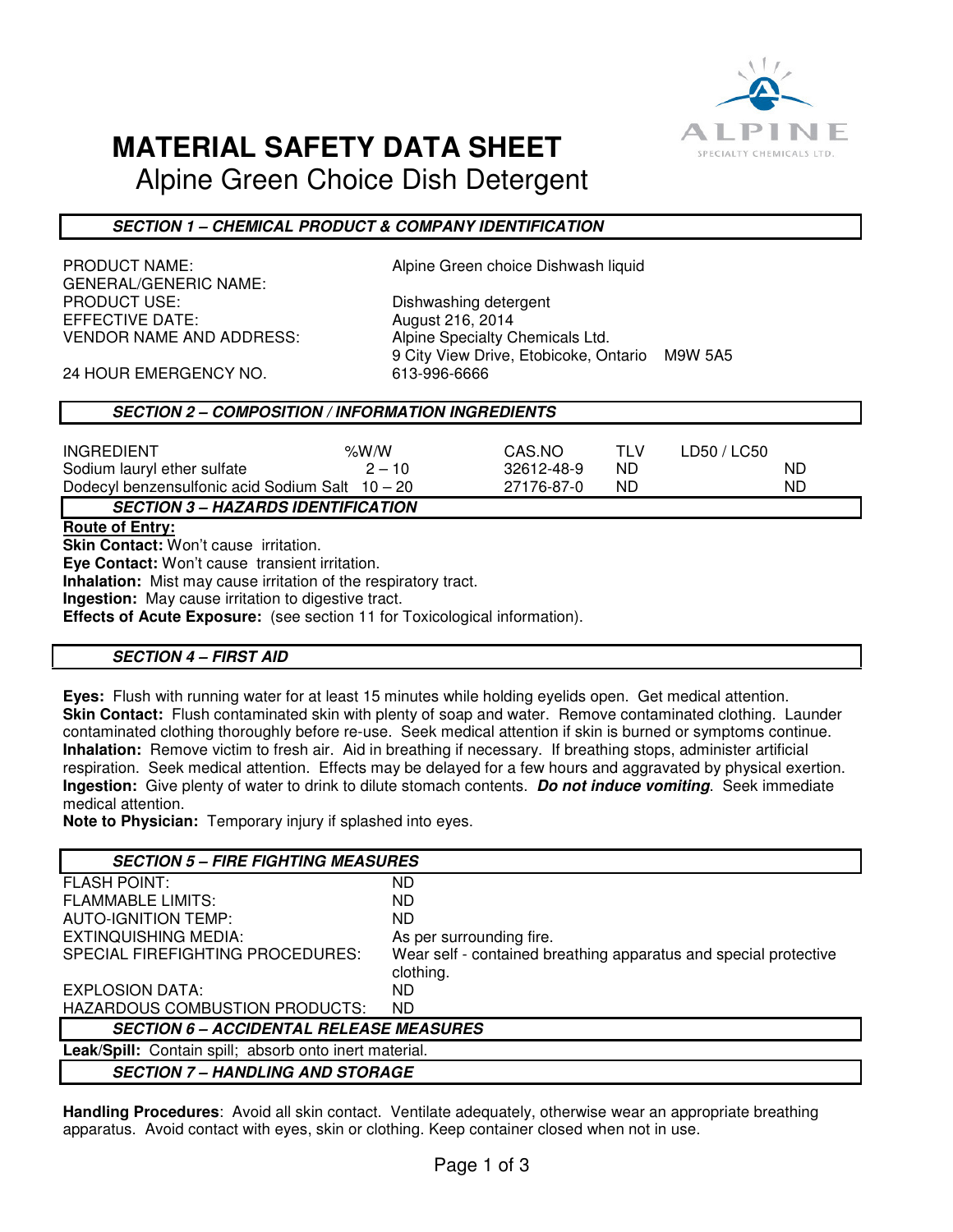# **MATERIAL SAFETY DATA SHEET**  Alpine Green Choice Dish Detergent

**Storage Procedures**: Keep from freezing. Keep containers closed when not in use. Do not store with incompatible materials.

## **SECTION 8 – EXPOSURE CONTROLS**

| RESPIRATORY PROTECTION:    | Not required under adequate ventilation. |
|----------------------------|------------------------------------------|
| VENTILATION:               | General ventilation adequate.            |
| PROTECTIVE GLOVES:         | Rubber                                   |
| EYE PROTECTION:            | Safety goggles                           |
| OTHER PROTECTIVE MEASURES: | ND.                                      |

| <b>SECTION 9 - PHYSICAL PROPERTIES</b> |                     |  |
|----------------------------------------|---------------------|--|
| PHYSICAL STATE:                        | Liquid              |  |
| APPEARANCE AND ODOUR:                  | Clear, amber liquid |  |
| <b>ODOUR THRESHOLD:</b>                | ND.                 |  |
| SPECIFIC GRAVITY:                      | 1.03                |  |
| <b>VAPOUR PRESSURE:</b>                | ND.                 |  |
| VAPOUR DENSITY:                        | ND.                 |  |
| PH:                                    | $6 - 7.5$           |  |
| <b>EVAPORATION RATE:</b>               | ND.                 |  |
| INITIAL BOILING POINT:                 | 100°C approximately |  |
| WATER SOLUBILITY:                      | Complete            |  |
| <b>FREEZING POINT:</b>                 | 0°C approximately   |  |
|                                        |                     |  |

| <b>SECTION 10 - STABILITY AND REACTIVITY</b>  |                                                                            |
|-----------------------------------------------|----------------------------------------------------------------------------|
| STABILITY:                                    | Stable                                                                     |
| INCOMPATIBILITY:                              | ND.                                                                        |
| HAZARDOUS DECOMPOSITION PRODUCTS:             | ND.                                                                        |
| HAZARDOUS POLYMERIZATION:                     | Will not occur.                                                            |
| <b>CONDITIONS TO AVOID:</b>                   | ND.                                                                        |
| <b>SECTION 11 - TOXICOLOGICAL INFORMATION</b> |                                                                            |
| THRESHOLD LIMIT VALUE:                        | Stable                                                                     |
| HEALTH HAZARDS (ACUTE & CHRONIC):             | This product is not hazardous or toxic under                               |
|                                               | normal use and conditions.                                                 |
| CARCINOGENICITY:                              | Not listed                                                                 |
| MEDICAL CONDITIONS AGGRAVATED BY EXPOSURE:    | None Known                                                                 |
| <b>ROUTES OF ENTRY:</b>                       | Eye, ingestion                                                             |
| SIGNS & SYMPTOMS OF EXPOSURE:                 |                                                                            |
| EYE CONTACT:                                  | May cause eye irritation.                                                  |
| INGESTION:                                    | May cause gastric upset.                                                   |
| INIUAIATIAN.                                  | Dralongod ovnoques mou couse irritation of the requiredant treatCECTION 10 |

**INHALATION: Prolonged exposure may cause irritation of the respiratory tractSECTION 12 – ECOLOGICAL CONSIDERATION** 

Biodegradable product.

**SECTION 13 – DISPOSAL CONSIDERATIONS** 

**Waste Disposal:** In accordance with federal, provincial or local government requirements.

**SECTION 14 – TRANSPORT INFORMATION**

**TDG Classification:** Not Regulated

**SECTION 15 – REGULATORY INFORMATION** 

**WHMIS Classification:** Not regulated.